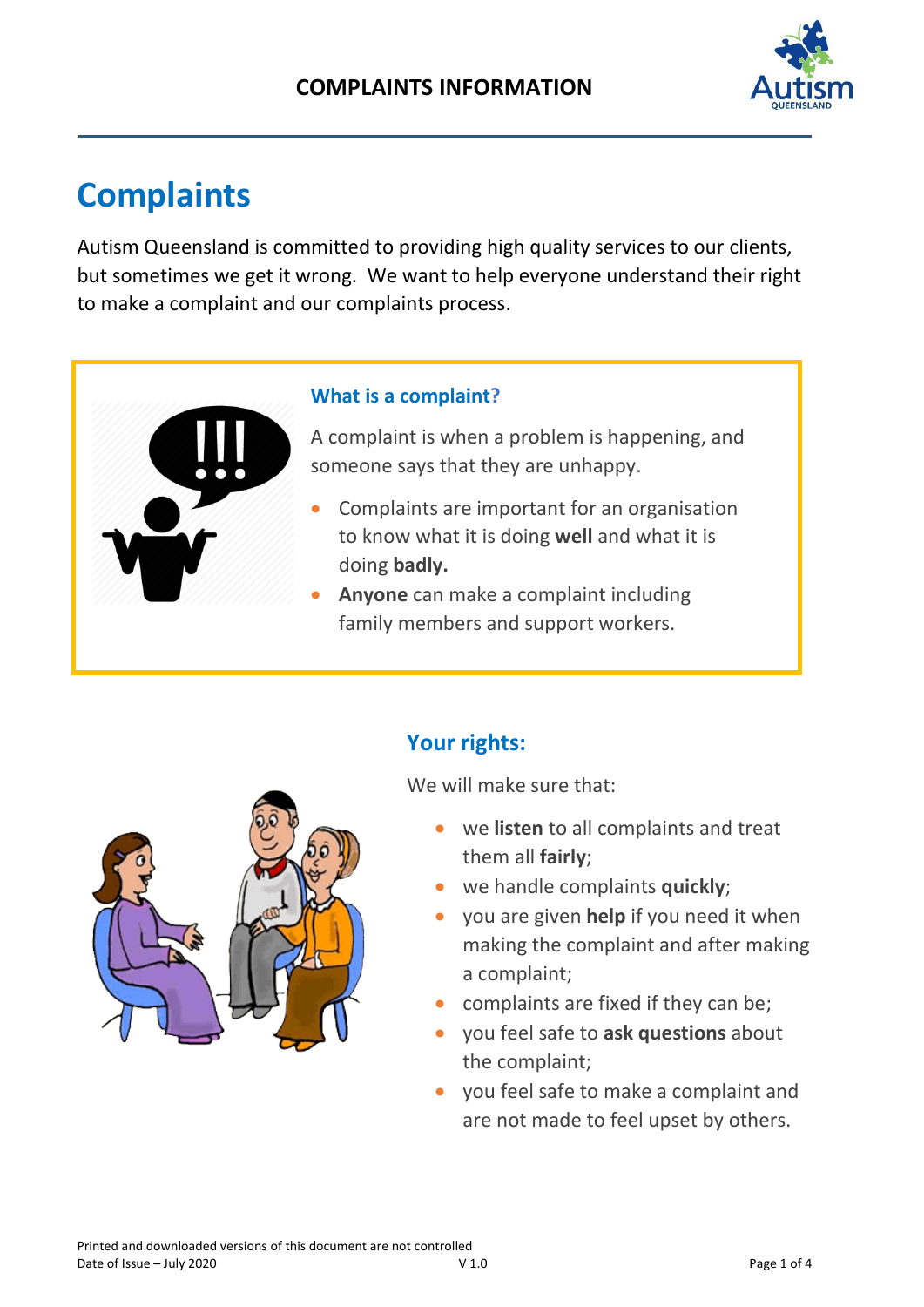



You have the right for your complaint to be treated equally to all other complaints no matter:

- who you are;
- where you live;
- whether you are a man or a woman;
- what job you have;
- what language you speak;
- whether you have a disability;
- what your religion is;
- whether you are rich or poor.



When you make a complaint Autism Queensland will make sure that what you say is kept **confidential**.



#### **How to make a complaint**

- **Write** down what has happened so that you can remember clearly.
- Write down as much as you can remember to help with the complaint.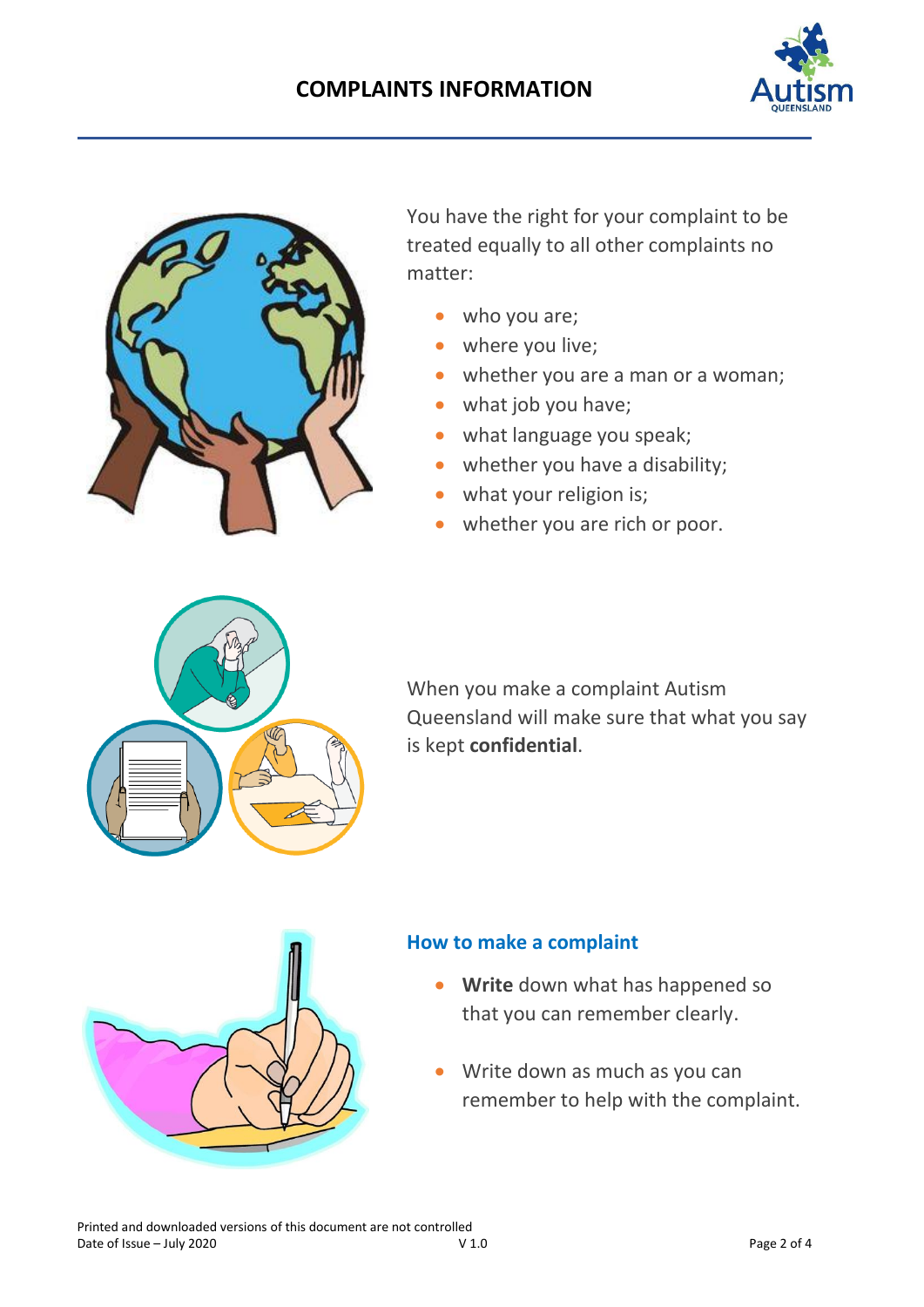#### **COMPLAINTS INFORMATION**





#### **Seeking help**

If you are not sure how to make a complaint or you are feeling worried:

- you can talk to one of our staff members who you know and **trust**;
- you can talk to someone you can trust, such as a family member;
- you can ask that person to **help you** to make the complaint if you don't feel happy making the complaint yourself.

## **Where to make a complaint** You can make a complaint by:

- speaking to the staff member you were working with at the time;
- contacting Autism Queensland.



Call us:

**(07) 3273 0000**

We are available:



**Monday to Friday** from **8.30am to 4.30pm**

Email us:

**[feedback@autismqld.com.au](mailto:feedback@autismqld.com.au)**

Write to us:



**@**

**Autism Queensland PO Box 354 SUNNYBANK QLD 4109**



Visit:

**<https://autismqld.com.au/page/feedback>**

- If you don't want us to know who made the complaint you can make a secret complaint by not
	- giving us your name.
- You can find our full Privacy Policy on [our](https://autismqld.com.au/page/policies-procedures)  [website.](https://autismqld.com.au/page/policies-procedures)